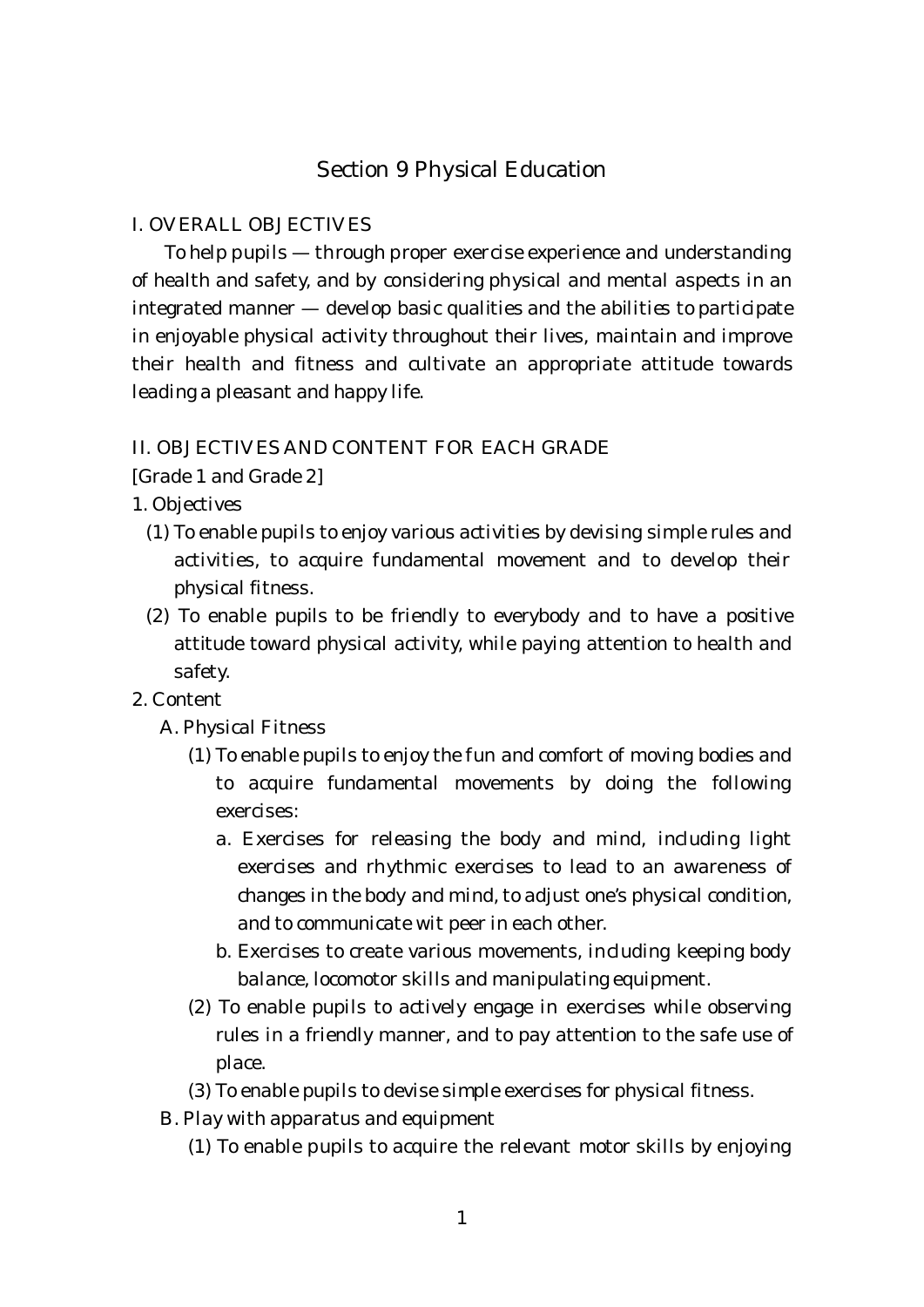the following activities:

- a. Play with fixed facilities, including climbing up/down, pulling up, hopping and jumping down movements.
- b. Play on mats, including rolling in different directions, balancing and rolling the body supported by hands.
- c. Play with horizontal bars, including moving up and down, hanging from the bar and simple rolling.
- d. Play with vaulting box, including jumping on/down, stepping on and jumping over with hands.
- (2) To enable pupils to actively engage in activities while observing rules in a friendly manner, and to pay attention to the safe use of place.
- (3) To enable pupils to devise simple activities using apparatus and equipment.
- C. Play with Running and Jumping
	- (1) To enable pupils to acquire the relevant motor skills by enjoying the following activities:
		- a. Play with Running, including running in different directions and running over low obstacles.
		- b. Play with Jumping, including jumping forward and upward and jumping in succession.
	- (2) To enable pupils to actively engage in activities while observing rules in a friendly manner, to accept victory and loss and to pay attention to the safe use of place.
	- (3) To enable pupils to devise simple activities for running and jumping.
- D. Playing in water
	- (1) To enable pupils to acquire the relevant motor skills by enjoying the following activities:
		- a. Playing to became familiar with water, including getting in the pool and moving in the water.
		- b. Playing with floating and diving, including floating, opening one's eyes and exhaling in water.
	- (2) To enable pupils to actively engage in activities while doing in a manner, to observe swimming rules, and to pay attention to safety.
	- (3) To enable pupils to devise simple activities in the water.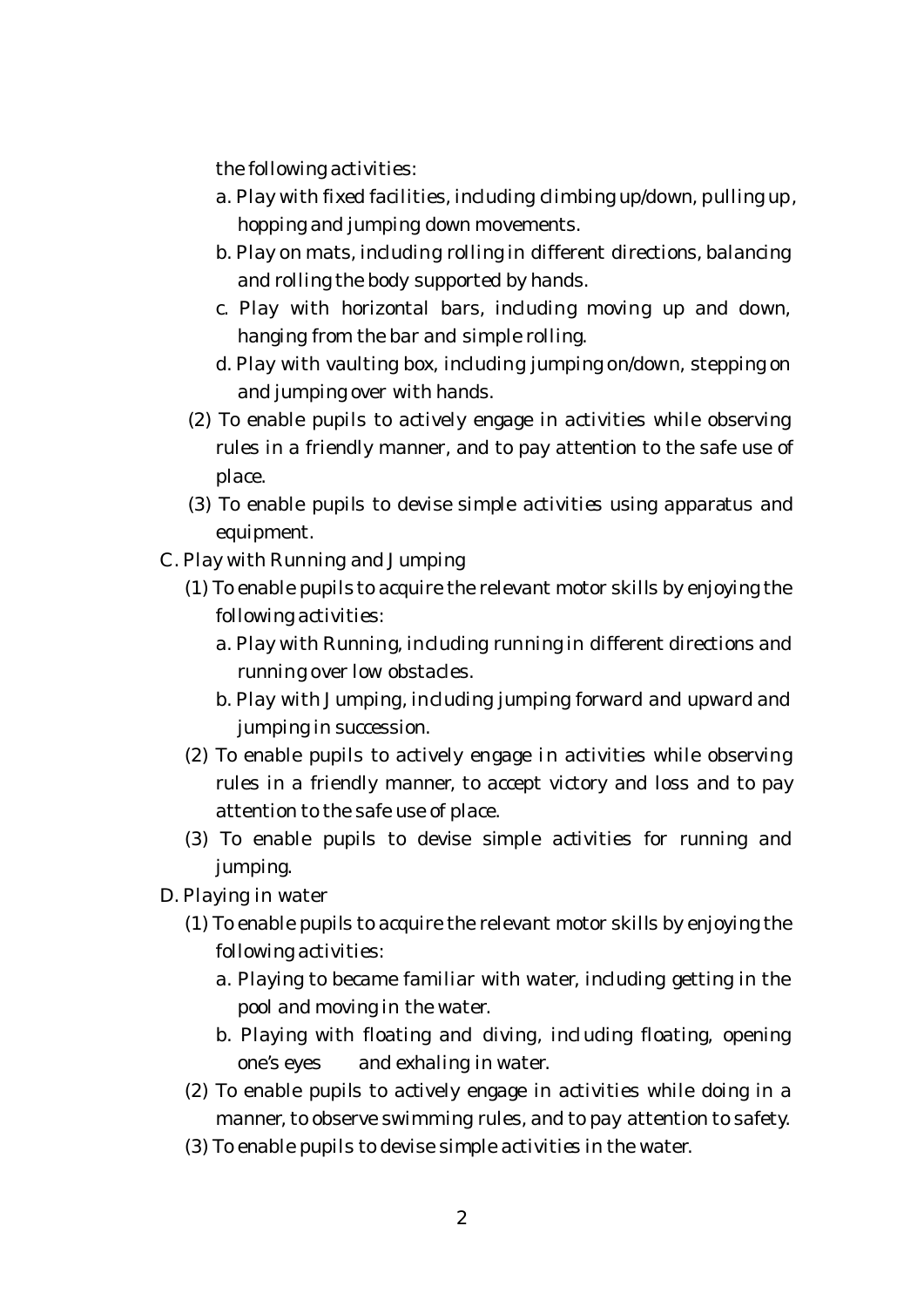## E. Games

- (1) To enable pupils to acquire the relevant motor skills by enjoying the following activities:
	- a. Ball games, including games involving hitting a target and offensive/defensive transition with simple on the ball skills and off the ball movements.
	- b. Tag game, including escaping, chasing, and gaining/protecting territory within a fixed area.
- (2) To enable pupils to actively engage in activities while observing rules in a friendly manner, to accept victory and loss and to pay attention to the safe use of place.
- (3) To enable pupils to devise simple rules and decide on offensive formation.
- F. Expression and Rhythm Play
	- (1) To enable pupils to dance by expressing a material and dancing to a rhythm by enjoying the following activities:
		- a. Expressive play, including dancing with the whole body by exploring the characteristics of object to mimic.
		- b. Rhythm play, including dancing to a jaunty rhythm.
	- (2) To enable pupils to actively engage in activities, to dance with anyone in a friendly manner, and to pay attention to the safe use of place.
	- (3) To enable pupils to devise simple dances.
- 3. Handling the Content
	- (1) With regard to "A: Physical Fitness" of the Content, it should be taught over a period of two grades.
	- (2) With regard to item (1)-b in "F. Expression and Rhythm Plays" of the Content, it can be taught including simple folk dance.
	- (3) In accordance with the circumstances of the school and its local community, some activities may be added, including traditional play involving songs and movements and outdoor activities.
	- (4) With regard to each of the Content in the different areas, pupils should be taught that movement and health are closely related.

[Grade 3 and Grade 4] 1. Objectives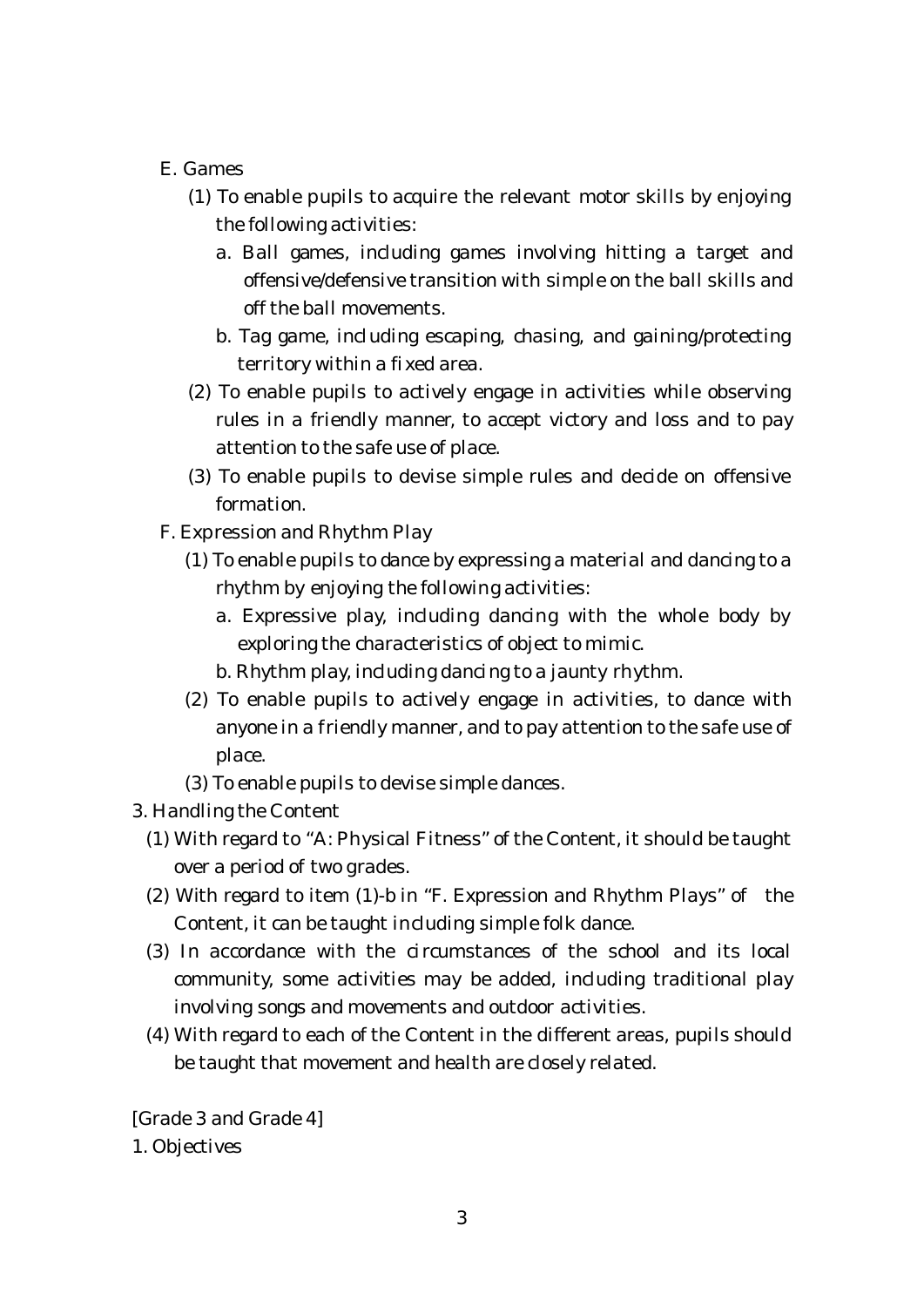- (1) To enable pupils to enjoy various activities by devising activities, to acquire fundamental movement and motor skills, and to develop physical fitness.
- (2) To enable pupils to develop an attitude of cooperation and fairness, and of making an effort to continue physical activity until the last moment, while paying attention to health and safety.
- (3) To enable pupils understand about a healthy life and physical growth and development, and to develop the qualities and abilities for leading healthy and safe everyday lives.
- 2. Content
	- A. Physical Fitness
		- (1) To enable pupils to enjoy the fun and comfort of moving bodies and to acquire fundamental movements by doing the following exercises:
			- a. Exercises for releasing the body and mind, including light exercises and rhythmic exercises to lead to an awareness of changes in the body and mind, to adjust one's physical condition, and to communicate wit peer in each other.
			- b. Exercises to create various movements, including keeping balance, locomotor skills and manipulating equipments, and combinations of these.
		- (2) To enable pupils to actively engage in exercises while observing rules in a friendly manner and to pay attention to the safe use of place and equipment.
		- (3) To enable pupils to devise exercises for physical fitness.
	- B. Apparatus Gymnastics
		- (1) To feel the fun and pleasure of the following activities and to enable pupils to acquire the relevant motor skills:
			- a. Mat activities, including basic turning skills and handstands skills.
			- b. Horizontal bar activities, including basic mounting skills, hip circle skills, and jumping off skills.
			- c. Vaulting box activities, including basic handspring vaults.
		- (2) To enable pupils to actively engage in activities while observing rules in a friendly manner, and to pay attention to the safe use of place, apparatus and equipment.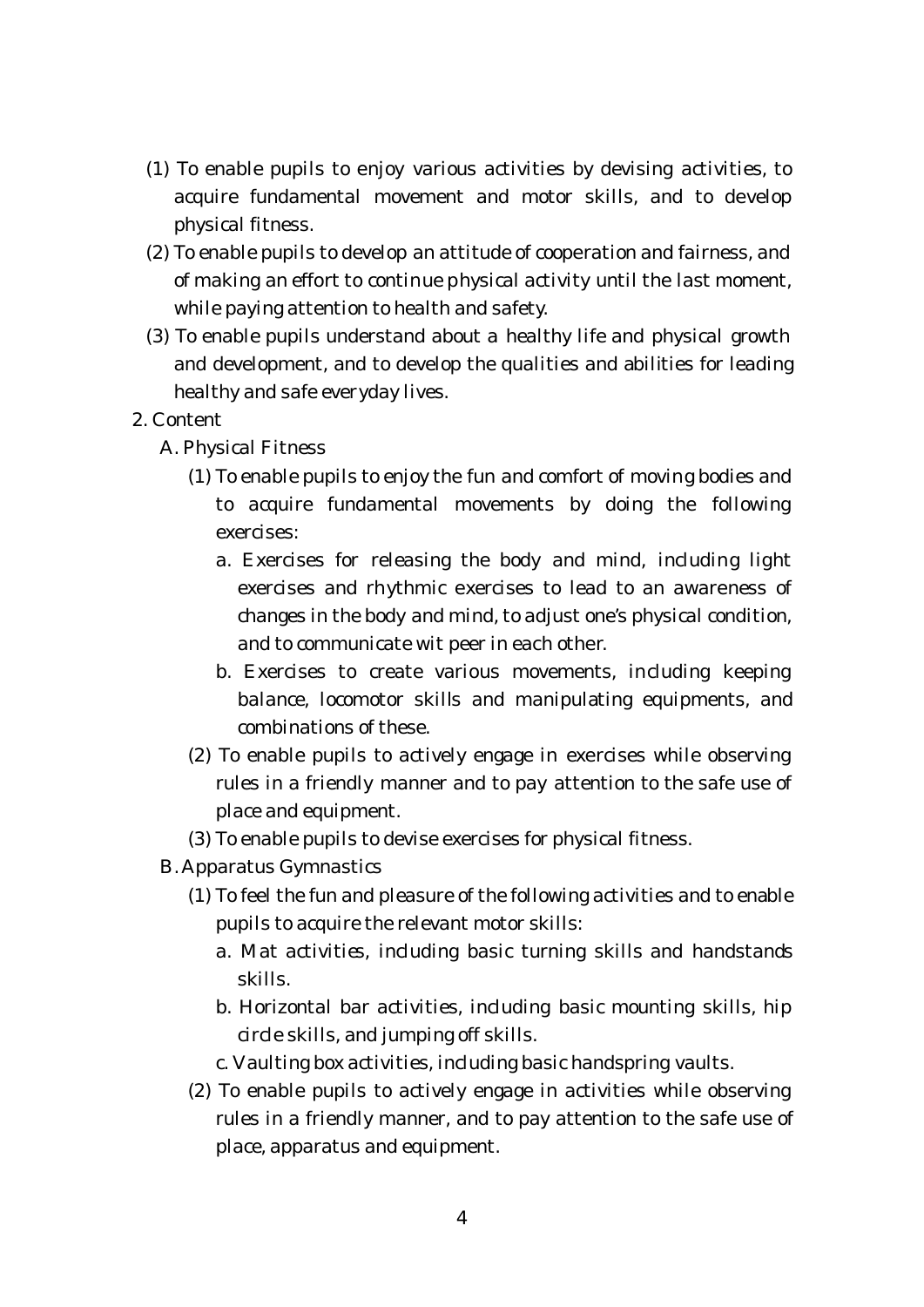- (3) To enable pupils to determine their own tasks according to their ability, and to devise activities to acquire relevant skills.
- C. Running and Jumping
	- (1) To enable to acquire the relevant motor skills by enjoying the following activities:
		- a. Running and relay races, to run well.
		- b. Small hurdle races, to clear small hurdles well.
		- c. Long jump, to jump with a short run-up.
		- d. High jump, to jump with a short run- up.
	- (2) To enable pupils to actively engage in activities while observing rules in a friendly manner, to accept victory and loss and to pay attention to the safe use of place and equipment.
	- (3) To enable pupils to determine their own tasks according to their ability, and to devise activities and competitions to acquire relevant movements.
- D. Floating and Swimming
	- (1) To enable pupils to acquire the relevant motor skills by enjoying the following activities:
		- a. Floating activities, including various forms of floating and extending bodies
		- b. Swimming activities, including kicks and strokes using flotation boards and basic swimming while breathing.
	- (2) To enable pupils to actively engage in activities while doing in a manner, to observe swimming rules and to pay attention to safety.
	- (3) To enable pupils to determine their own tasks according to their ability, and to devise activities to acquire relevant movements.
- E. Games
	- (1) To enable pupils to acquire the relevant motor skills by enjoying the following activities:
		- a. Invasion games, including easy modified transition with basic on the ball skills and off the ball movements.
		- b. Net/wall type games, including easy modified transition with basic involving continuing rallies and passing balls
		- c. Striking/fielding type games, including easy modified transition with basic involving such movements as kicking, hitting, catching and throwing.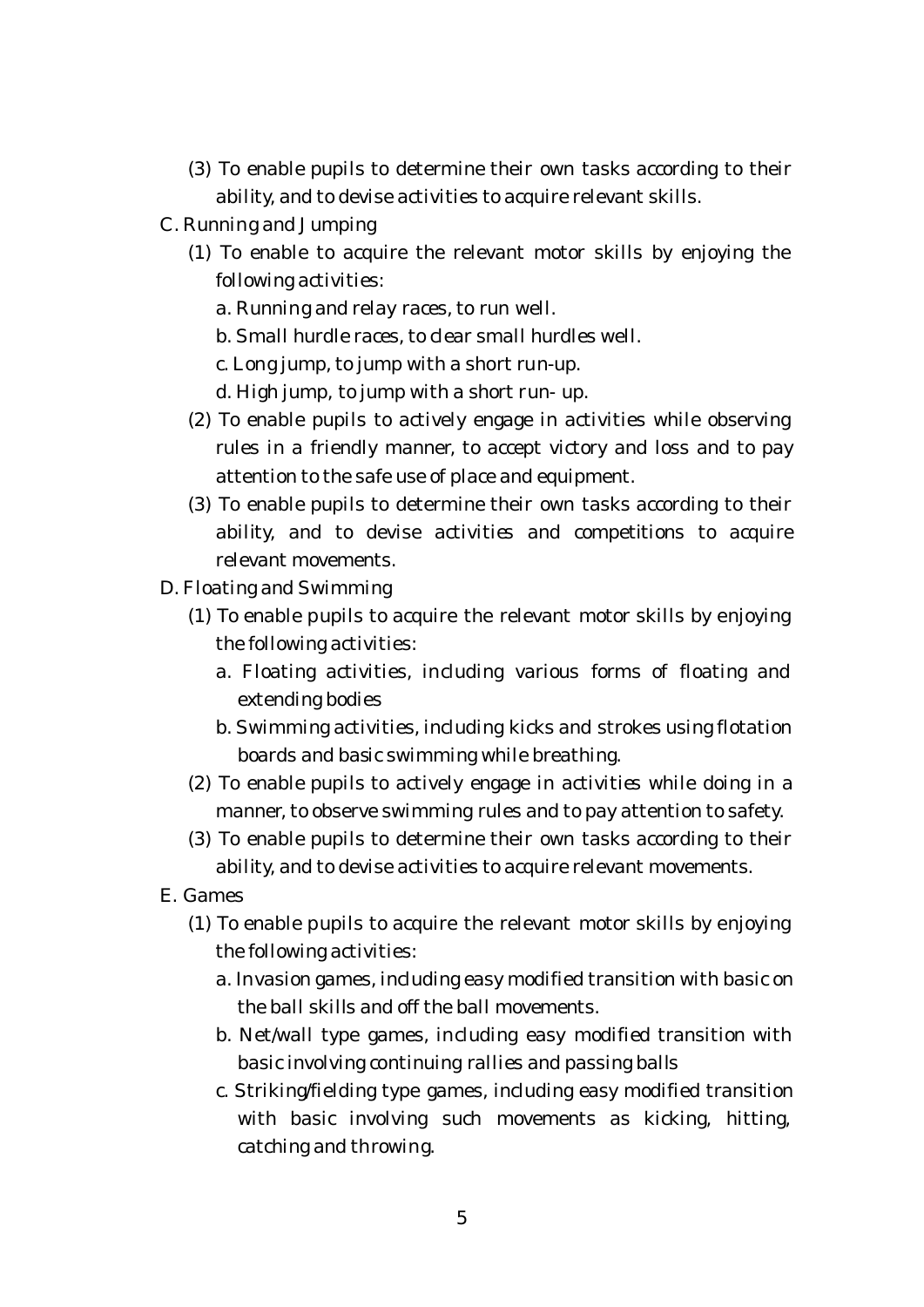- (2) To enable pupils to actively engage in activities while observing rules in a friendly manner, to accept victory and loss and to pay attention to the safe use of place and equipment.
- (3) To enable pupils to devise rules, and to make simple operations in accordance with the type of game.
- F. Expressive Activity
	- (1) To feel the fun and pleasure of the following activities and to enable pupils to dance by expressing the image what they feel like to express and by dancing the characteristics of rhythm:
		- a. Expressive, including dancing with combining and repeating contrastive movements phrase by exploring the main characters in familiar living idea.
		- b. Rhythm dances, including dancing with the whole body to a jaunty rhythm.
	- (2) To enable pupils to actively engage in activities, to practice and make them perform with anyone in a friendly, and to pay attention to the safe use of place.
	- (3) To enable pupils to determine their own tasks according to their ability, and to devise practice and performances.
- G. Health
	- (1) To help pupils recognize the importance of health and to have an understanding of the healthy way of life.
		- a. Healthy conditions, such as sound mental and physical conditions, are related to the factors of the host itself and those of the surrounding environment.
		- b. In order to lead a healthy life, it is necessary to maintain personal hygiene in addition to a well-balanced lifestyle in terms of diet, exercise, rest and sleep.
		- c. It is necessary to maintain a good living environment, including having appropriate lighting and ventilation, in order to lead a healthy life.
	- (2) To help pupils understand the growth and development of the body:
		- a. The body changes with age. There are individual differences in the growth and development of the body.
		- b. When in puberty, the body undergoes changes in its figure and gradually shapes into an adult form, with the start of the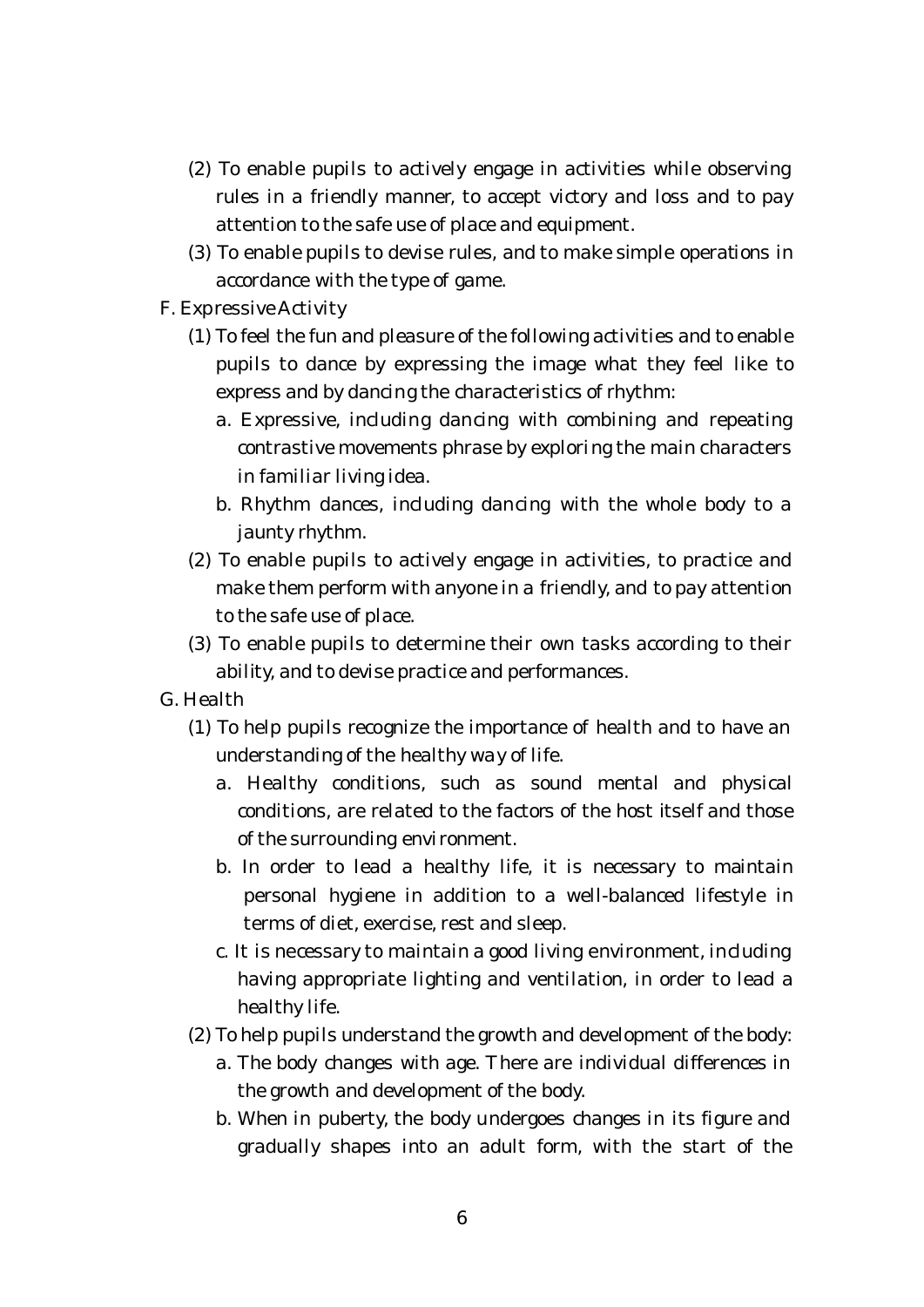menstrual period and the first ejaculation. Young people develop an interest in the opposite sex.

- c. In order to promote the growth and development of the body, it is necessary to have a well-balanced diet, appropriate exercise, rest, and sleep.
- 3. Handling the Content
	- (1) With regard to in "A: Physical Fitness" of the Content, it should be taught over a period of two grades.
	- (2) With regard to item (1) in "F: Expressive Activity" of the Content, folk dance may be added to the program in accordance with the circumstances of the school and its local community.
	- (3) With regard to in "G: Health" of the Content, item (1) should be taught in Grade 3 and item (2) in Grade 4.
	- (4) With regard to item (1) in "G: Health" of the Content, it should be touched upon that various activities, such as health checkups and school lunch programs, are undertaken at schools.
	- (5) With regard to item (2) in "G: Health" of the Content, it should be touched upon that it is necessary for pupils to be aware of the differences in the growth and development of children and to positively accept such differences.

[Grade 5 and Grade 6]

- 1. Objectives
	- (1) To enable pupils to feel the fun and pleasure of doing various activities by devising activities, to acquire basic motor skills in accordance with the different characteristics of sports, and to improve physical fitness.
	- (2) To enable pupils to develop an attitude of cooperation and fairness, and of making an effort to the best of their ability, while paying attention to health and safety.
	- (3) To enable pupils understand about mental health, prevention of injuries and  $=$ disease, and to develop qualities and abilities necessary for leading a healthy and safe life.
- 2. Content
	- A. Physical Fitness
		- (1) To enable pupils to feel the fun and comfort of moving bodies, and to improve their physical fitness by doing the following exercises: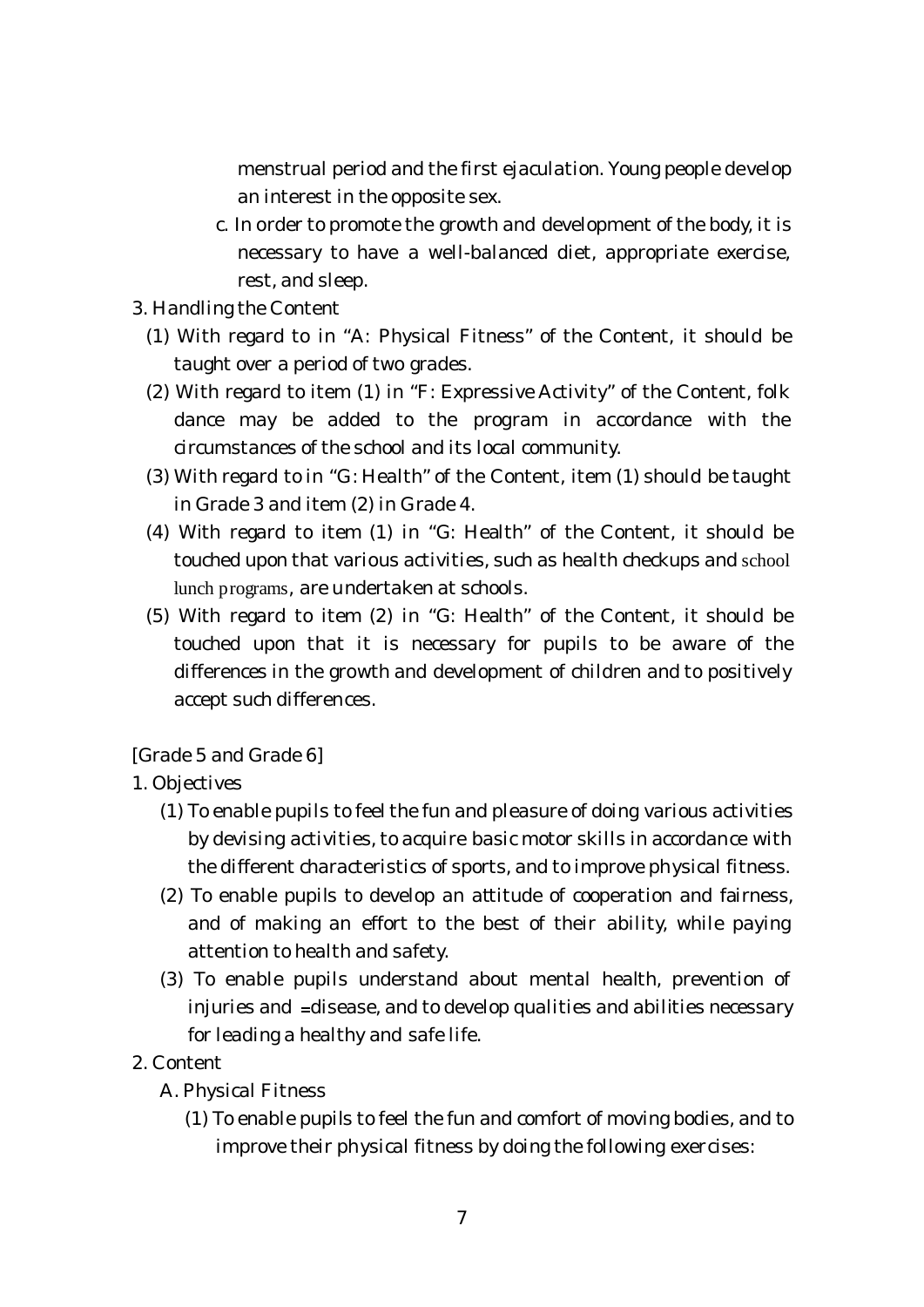- a. Exercises for releasing body and mind, including light exercises and rhythmic exercises to lead to an awareness of the relationship between the body and mind, to adjust one's physical conditions, and to communicate wit peer in each other.
- b. Exercises to improve physical fitness, including those which improve flexibility and coordination and improve the ability of dynamic and continuous movement, in accordance with objectives.
- (2) To enable pupils to actively engage in exercises, while helping each other, and to pay attention to the safe use of place and equipment.
- (3) To enable pupils to devise ways of exercises in accordance with the condition of the body and physical fitness.
- B. Apparatus Gymnastics
	- (1) To feel the fun and pleasure of the following activities and to enable pupils to acquire the relevant motor skills:
		- a. Mat activities, including basic turning skills and handstand skills in a stable motion, the development of such skills, and repetition and combination of them.
		- b. Horizontal bar activities, including basic mounting skills, hip circle skills, and jumping off skills in a stable motion, development of such skills, and repetition and combination of them.
		- c. Vaulting box activities, including the basic handspring vaults in a stable motion, and development of such skill.
	- (2) To enable pupils to actively engage in activities while observing rules and helping each other, and to pay attention to the safe use of place, apparatus and equipment.
	- (3) To enable pupils to devise ways of completing tasks and to combining skills, in accordance with their ability.
- C. Track and Field
	- (1) To feel the fun and pleasure of the following activities and to enable pupils to acquire the relevant motor skills:
		- a. Short-distance races and relay races, to run at full speed for a fixed distance.
		- b. Hurdle races, to clear hurdles rhythmically.
		- c. Running long jump, to jump with a rhythmically run-up.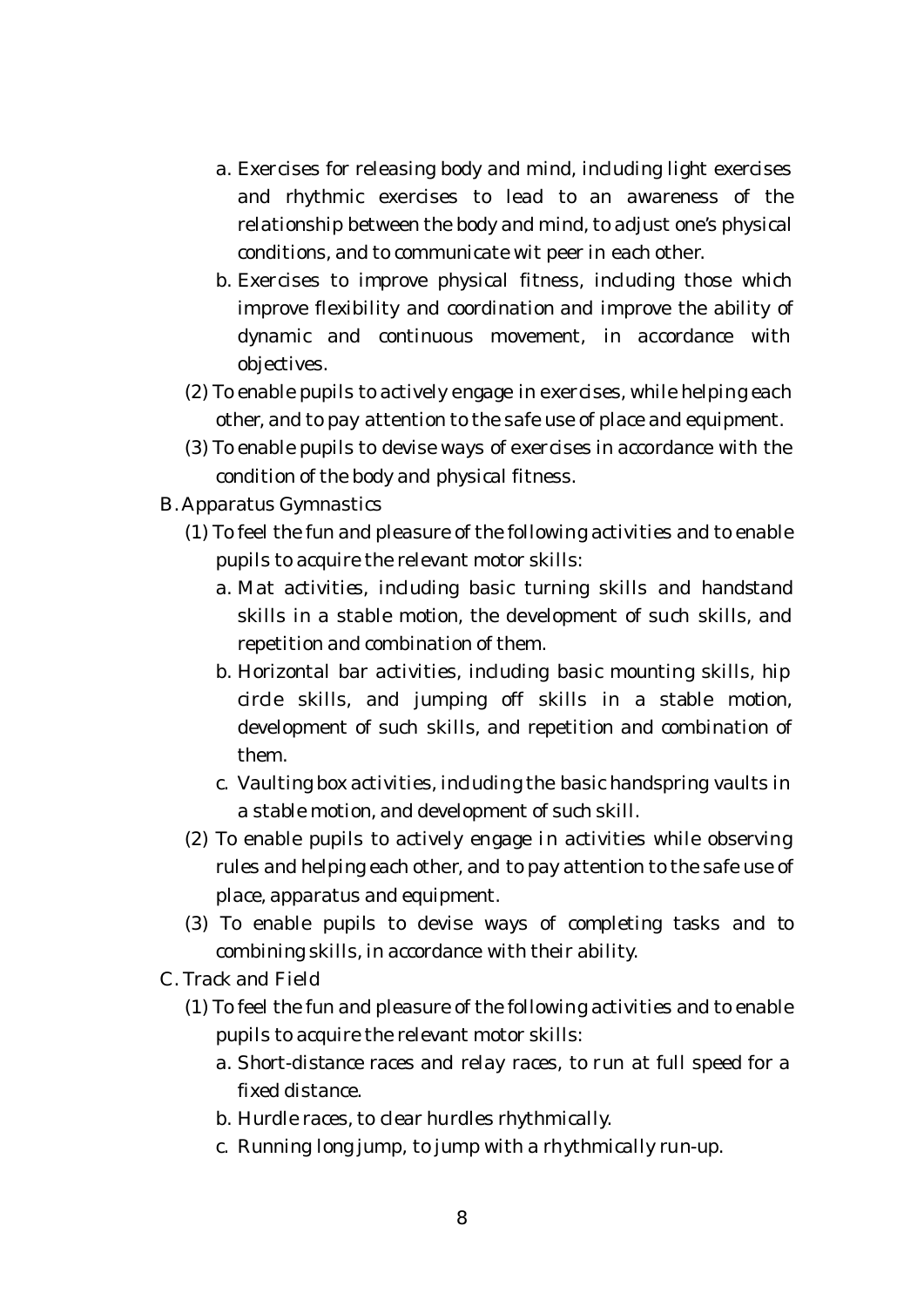d. Running high jump, to jump with a rhythmically run-up.

- (2) To enable pupils to actively engage in activities while observing rules and helping each other, and to pay attention to the safe use of place and equipment.
- (3) To enable pupils to devise ways of completing tasks and challenging records and competitions, in accordance with their ability.
- D. Swimming
	- (1) To feel the fun and pleasure of the following activities and to enable pupils to acquire the relevant motor skills:
		- a. Crawl, to swim continuously over a long-distance
		- b. Breaststroke, to swim continuously over a long-distance.
	- (2) To enable pupils to actively engage in activities while helping each other, to observe swimming rules and to pay attention to safety.
	- (3) To enable pupils to devise ways of completing tasks and challenging records, in accordance with their ability.
- E. Ball Games
	- (1) To feel the fun and pleasure of the following activities and to enable pupils to acquire the relevant motor skills:
		- a. In invasion games, including offensive and defensive plays in modified transition with on the ball skills and off the ball movements.
		- b. In net/wall type games, including offensive and defensive plays in modified transition through coordinated team attack and defense.
		- c. In striking/fielding games, including offensive and defensive plays in modified transition through attacks of hitting the ball and defense formation.
	- (2) To enable pupils to actively engage in activities while observing rules and helping each other and to pay attention to the safe use of place and equipment.
	- (3) To enable pupils to devise rules and make operations in accordance with the characteristics of the team.
- F. Expressive Activity
	- (1) To feel the fun and pleasure the following activities and to enable pupils to dance by expressing the image what they feel like to express and by dancing the characteristics of dance: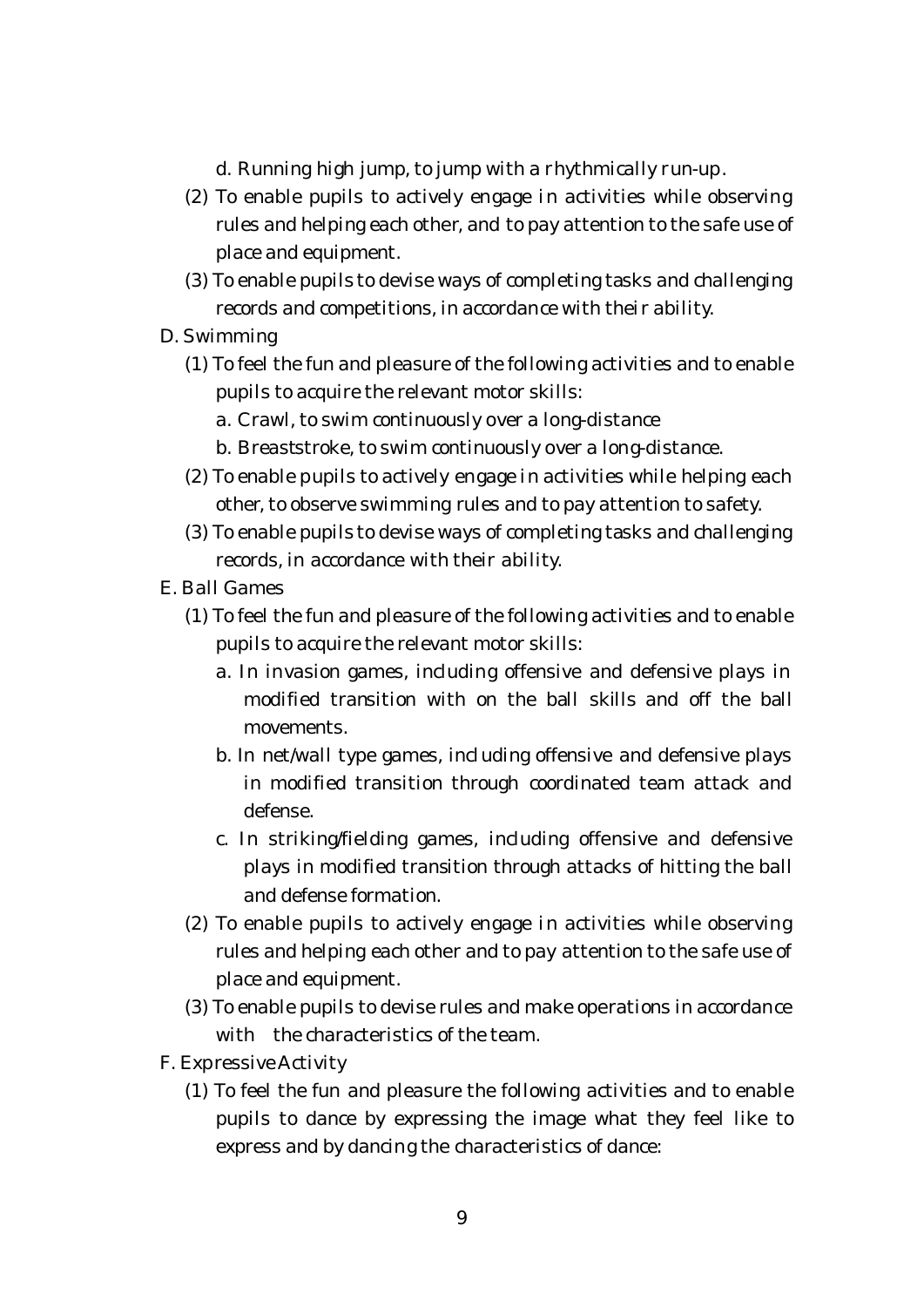- a. Expression, including dancing with improvisation and making a simple sequence by exploring the image what they feel like expressing from various ideas.
- b. Folk dance, including dancing to the music with simple steps postures and movements by learning the characteristics of the dance.
- (2) To enable pupils to actively engage in activities, to practice and perform by appreciating each other's good points and helping each other, and to pay attention to the safe use of place.
- (3) To enable pupils to devise ways of practice and performance towards completing tasks of their own and those of the group.
- G. Health
	- (1) To help pupils understand mental development and to cope with worry and anxiety.
		- a. The mind develops with age through various life experiences.
		- b. The body and mind influence each other.
		- c. There are various ways to cope with worry and anxiety, such as consulting adults and/or friends, playing with friends, doing exercise.
	- (2) To help pupils understand about injury prevention and first aid.
		- a. It is necessary to note the risks around them, act safely with accurate judgment and to develop a safe environment, in order to prevent injuries caused by traffic accidents or risks in the living environment.
		- b. First aid must be applied immediately.
	- (3) To help pupils understand about prevention of disease.
		- a. Causes of disease include pathogens, and factors related to the body's immunity, lifestyle, environment, and combinations of these factors.
		- b. To prevent diseases caused by pathogens, it is necessary to prevent pathogens from entering the body, and to enhance the body's immunity.
		- c. To prevent diseases caused by lifestyle factors, it is necessary to develop a healthy lifestyle through precautions, such as a well-balanced diet and dental-health maintenance.
		- d. Behaviors such as smoking, drinking, and drug abuse are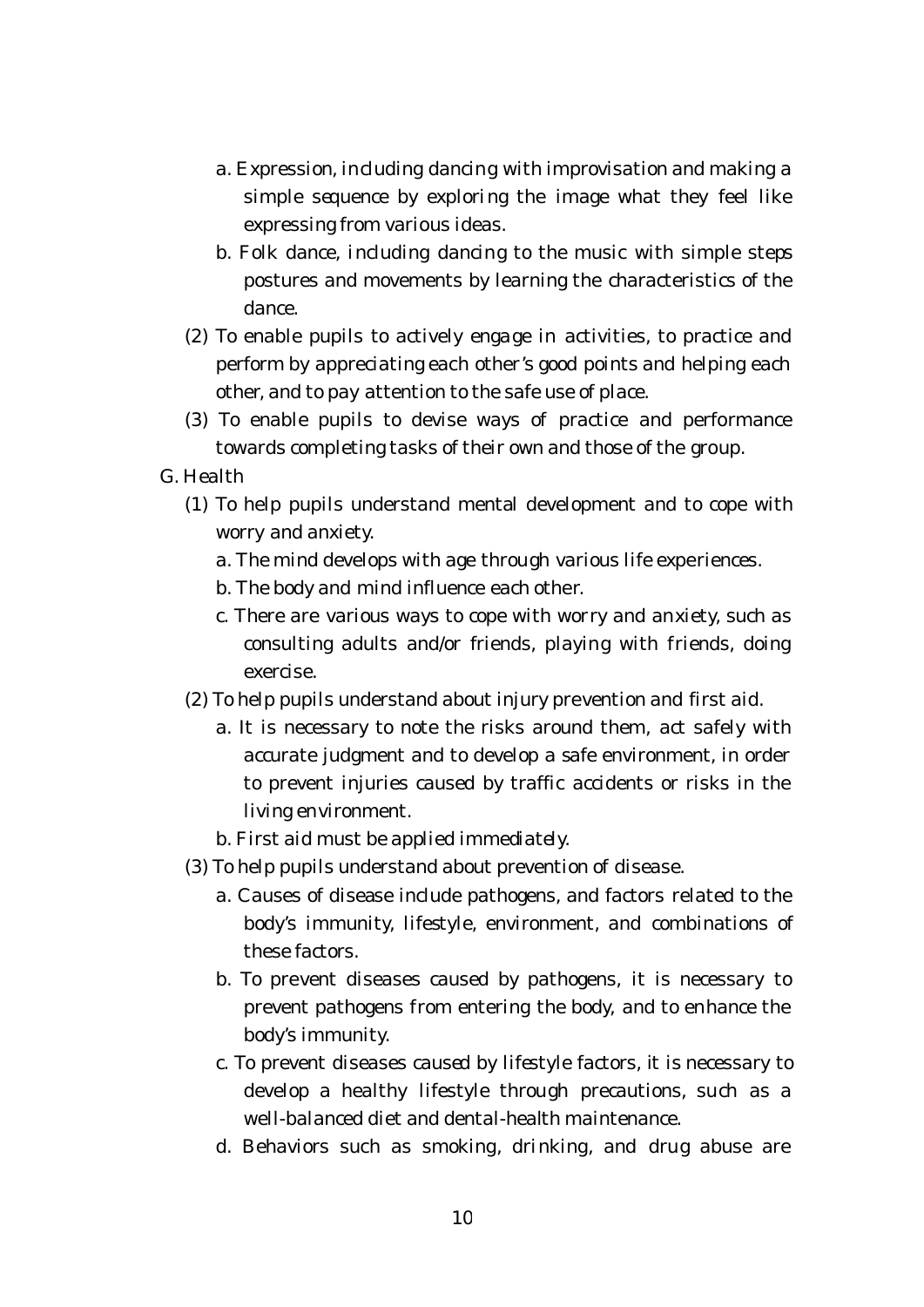harmful to health.

e. Various health-related activities take place in the community.

- 3. Handling the Content
	- (1) With regard to in "A: Physical Fitness" of the Content, it should be taught over a period of two grades. Also, with respect to item (1)-b in "A: Physical Fitness" of the Content, instructions should emphasize improving flexibility and coordination.
	- (2) With regard to item (1) in "D: Swimming" of the Content, an in-water start should be taught. Also, the backstroke may be added to program in accordance with the conditions of the school.
	- (3) With respect to item (1) in "E: Ball Games" of the Content, basketball and soccer will be chosen for (1)-a, soft-volleyball for (1)-b, and softball for (4) c. However, teachers can replace them with handball or other ball games in accordance with their respective type. Moreover, (1)-c can be omitted in accordance with the conditions of the school.
	- (5) With regrad to item (1) in "F: Expressive Activity" of the Content, rhythmic dance may be added to program in accordance with the circumstances of the school and its local community.
	- (6) With regrad to "G: Health" of the Content, items (1) and (2) should be taught in Grade 5 and (3) should be taught in Grade 6.
	- (7) With regard to item (1)-a in "A: Physical Fitness," and item (1)-c in "G: Health" of the Content need to be taught in coordination with each other.
	- (8) With regard to drugs in item (3)-d in "G: Health" of the Content, emphasis should be placed on the effects of organic solvents on the body and mind. Also, it is necessary to touch upon stimulants and other related drugs.

## III. SYLLABUS DESIGN AND HANDLING THE CONTENT

- 1. In designing the syllabus, consideration should be given to the following:
	- (1) It is necessary to consider the circumstances of the school and its local community, to give instruction appropriate for the pupils' experience of movement and sport and skill level, and to help pupils take the initiative to solve problems in activities.
	- (2) Care should be taken so as not to devote excessive school hours to the teaching of any portion of the Content.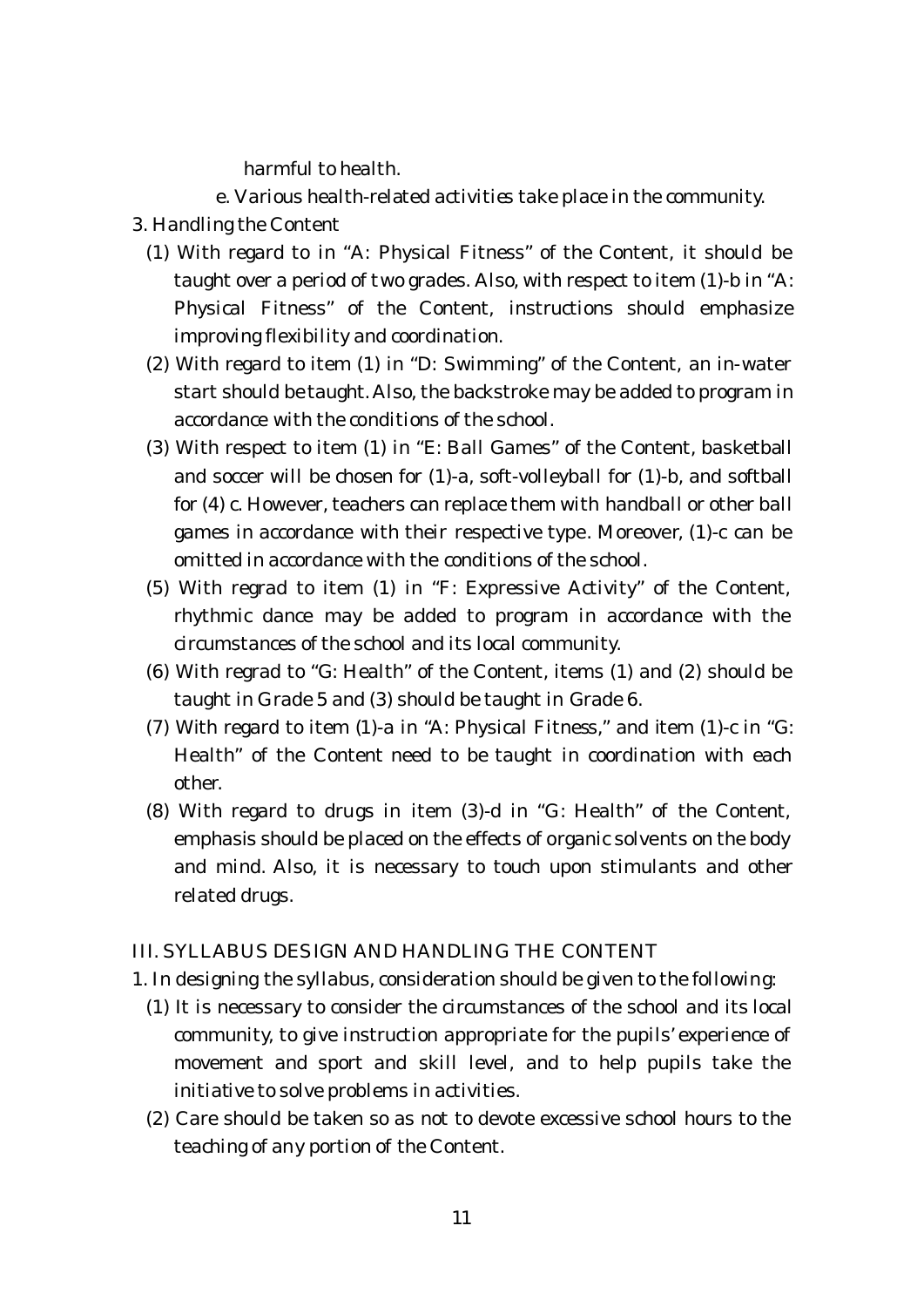- (3) About 8 school hours should be allocated to "G: Health" of 2. Content, during the two years of Grade 3 and Grade 4, and about 16 school hours should be allocated to "G: Health" of 2. Content, during the two years of Grade 5 and Grade 6.
- (4) With respect to S "G: Health" of 2. Content, for Grade 3 and Grade 4, and "G: Health" of 2. Content, for Grade 5 and Grade 6 (hereinafter referred to as "Health"), classes should be offered in a cluster of hours at an appropriate time, so as to increase the effectiveness of teaching.
- (5) Based on the objectives of moral education listed in Subsections I-2 of Chapter 1 "General Provisions" and in Subsection I of Chapter 3 "Moral Education", instructions concerning the content listed in Subsection II of Chapter 3 "Moral Education" should be given appropriately. The instructions should be in accordance with the characteristics of physical education and should be related to the period for moral education.
- 2. In the handling of the content listed in Subsection II, consideration should be given to the following:
	- (1) With regard to item (1)-a in "A: Physical Fitness," it is necessary to give instruction in each areas of each grades to make use of the intents of this item.
	- (2) Teaching of "D: Playing in Water," "D: Floating and Swimming" and "D: Swimming" may be omitted if it is difficult to provide appropriate swimming facilities; however, swimming rules must be taught.
	- (3) In order to acquire ways of actions, such as gathering together, forming lines and shortening and lengthening the line, and to enable pupils to act as an efficient and safe group, instruction should be given appropriately in each area (excluding "Health") of every grade, including "A: Physical Fitness."
	- (4) Snow games, games on ice, skiing, skating and playing on the beach in natural surroundings should be actively taught in accordance with the circumstances of the school and its local community.
	- (5) Consideration should be given to instruction on diet, exercise, rest, and sleep among the Content concerning "Health," based on the perspective of dietary education and linked to the development of a healthy lifestyle. At the same time, related instruction should also be given in the teaching of the Content listed under each heading of Grades 3 and higher, excluding "Health," as well as in the teaching of the school lunch